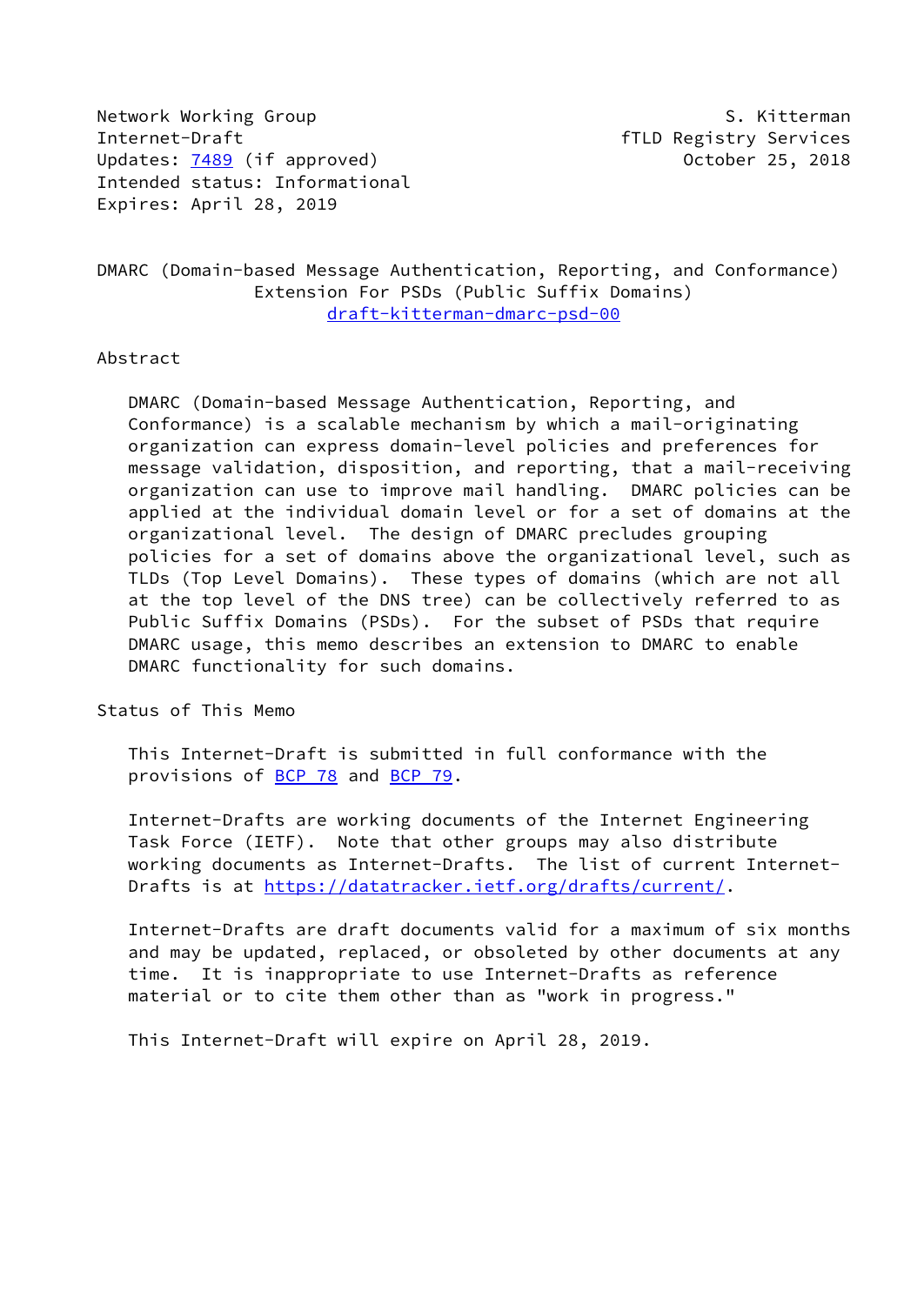<span id="page-1-1"></span>Internet-Draft PSD DMARC October 2018

Copyright Notice

 Copyright (c) 2018 IETF Trust and the persons identified as the document authors. All rights reserved.

This document is subject to **[BCP 78](https://datatracker.ietf.org/doc/pdf/bcp78)** and the IETF Trust's Legal Provisions Relating to IETF Documents [\(https://trustee.ietf.org/license-info](https://trustee.ietf.org/license-info)) in effect on the date of publication of this document. Please review these documents carefully, as they describe your rights and restrictions with respect to this document. Code Components extracted from this document must include Simplified BSD License text as described in Section 4.e of the Trust Legal Provisions and are provided without warranty as described in the Simplified BSD License.

## Table of Contents

<span id="page-1-0"></span>

| $\perp$ . |                                                           | $\overline{2}$  |
|-----------|-----------------------------------------------------------|-----------------|
| 2.        | Terminology and Definitions                               | $\overline{4}$  |
| 2.1.      | Conventions Used in This Document                         | $\overline{4}$  |
| 2.2.      | Public Suffix Domain (PSD)                                | $\overline{4}$  |
| 2.3.      |                                                           | $\overline{4}$  |
| 2.4.      | Public Suffix Operator (PSO)                              | $\overline{4}$  |
| 2.5.      | PSO Controlled Domain Names                               |                 |
| 2.6.      | Non-existent Domains                                      | $\frac{5}{2}$   |
|           | $\underline{3}$ . PSD DMARC Updates to DMARC Requirements |                 |
| 3.1.      |                                                           | $\overline{5}$  |
|           | 3.2. Section 6.1 DMARC Policy Record                      | $\overline{5}$  |
|           | 3.3. Section 6.5. Domain Owner Actions                    | $\overline{5}$  |
|           | $3.4.$ Section 6.6.3. Policy Discovery                    | $\overline{5}$  |
| 3.5.      | Section 7. DMARC Feedback                                 | $\underline{6}$ |
|           |                                                           | $\underline{6}$ |
|           |                                                           | $\underline{6}$ |
|           |                                                           | $\mathbf{I}$    |
| 6.        |                                                           | $\frac{7}{7}$   |
|           | 6.1. DMARC Public Suffix Domain (PSD) Registry            |                 |
|           |                                                           | 8               |
|           | $7.1$ . Normative References                              | $\underline{8}$ |
|           | $7.2$ . Informative References                            | $\underline{8}$ |
|           |                                                           | $\underline{8}$ |
|           | Author's Address                                          | 9               |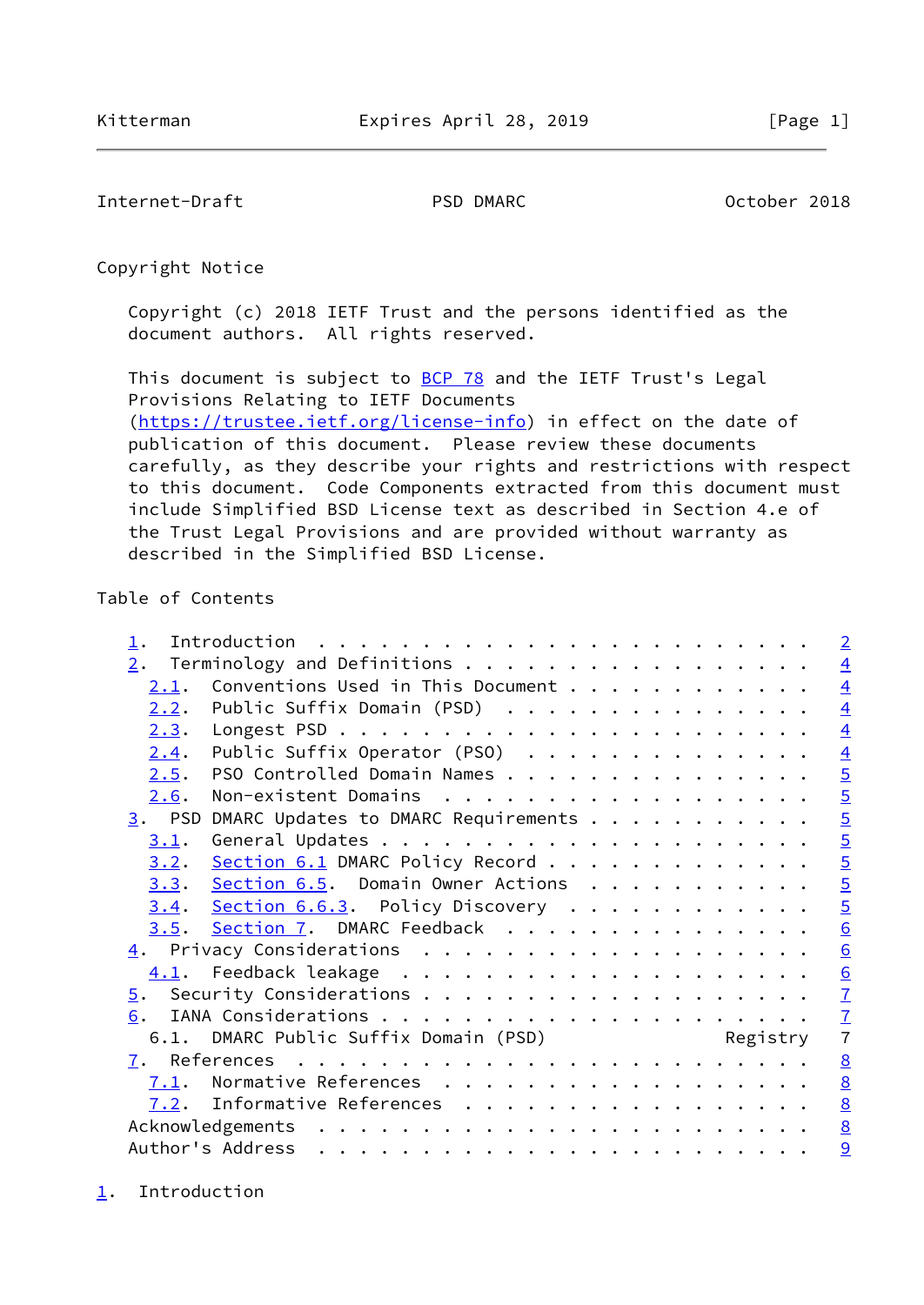DMARC [[RFC7489](https://datatracker.ietf.org/doc/pdf/rfc7489)] provides a mechanism for publishing organizational policy information to email receivers. DMARC [[RFC7489](https://datatracker.ietf.org/doc/pdf/rfc7489)] allows policy to be specified for both individual domains and sets of domains within a single organization. For domains above the organizational

Kitterman Expires April 28, 2019 [Page 2]

Internet-Draft PSD DMARC October 2018

 level in the DNS tree, policy can only be published for the exact domain. There is no method available to such domains to express lower level policy or receive feedback reporting for sets of domains. This prevents policy application to non-existent domains and identification of domain abuse in email, which can be important for brand and consumer protection.

 As an example, imagine a country code TLD (ccTLD) which has public subdomains for government and commercial use (.gov.example and .com.example). Within the .gov.example public suffix, use of DMARC [\[RFC7489](https://datatracker.ietf.org/doc/pdf/rfc7489)] has been mandated and .gov.example has published its own DMARC [[RFC7489](https://datatracker.ietf.org/doc/pdf/rfc7489)] record:

"v=DMARC1;p=reject;rua=mailto:dmarc@dmarc.service.gov.example"

at

\_dmarc.gov.example.

 This would provide policy and feedback for mail sent from @gov.example, but not @tax.gov.example and there is no way to publish an organizational level policy that would do so. While, in theory, receivers could reject mail from non-existent domains, not all receivers do so. Non-existence of the sending domain can be a factor in a mail delivery decision, but is not generally treated as definitive on its own.

This memo provides a simple extension to DMARC [\[RFC7489](https://datatracker.ietf.org/doc/pdf/rfc7489)] to allow operators of Public Suffix Domains (PSDs) to express policy for groups of subdomains, extends the DMARC [\[RFC7489](https://datatracker.ietf.org/doc/pdf/rfc7489)] policy query functionality to detect and process such a policy, describes receiver feedback for such policies, and provides controls to mitigate potential privacy considerations associated with this extension.

 There are two types of Public Suffix Operators (PSOs) for which this extension would be useful and appropriate: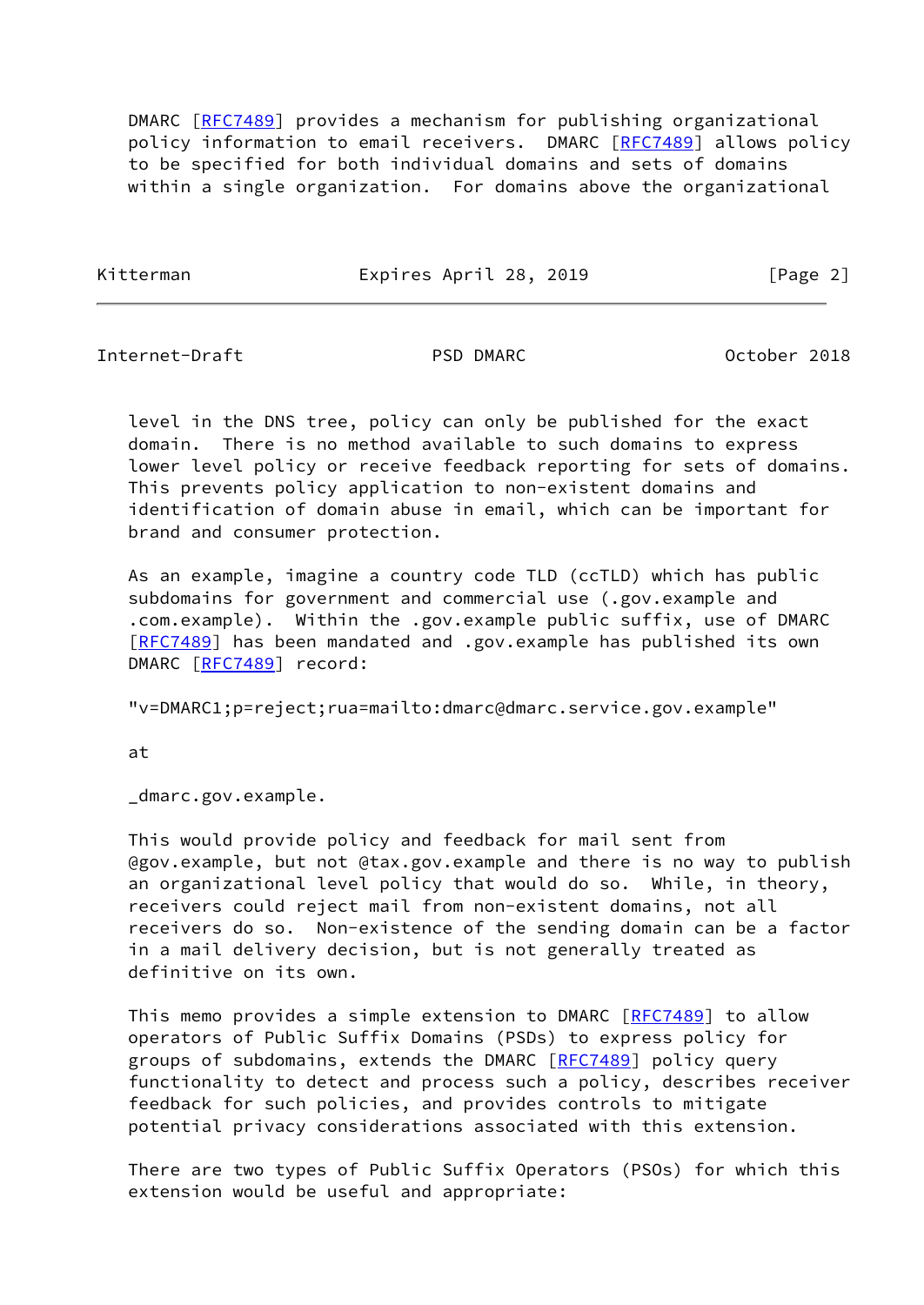- o Branded PSDs (e.g., ".google"): These domains are effectively Organizational Domains as discussed in DMARC [\[RFC7489](https://datatracker.ietf.org/doc/pdf/rfc7489)]. They control all subdomains of the tree. These are effectively private domains, but listed in the Public Suffix List. They are treated as Public for DMARC [\[RFC7489](https://datatracker.ietf.org/doc/pdf/rfc7489)] purposes. They require the same protections as DMARC [\[RFC7489](https://datatracker.ietf.org/doc/pdf/rfc7489)] Organizational Domains, but are currently excluded.
- o Multi-organization PSDs that require DMARC usage (e.g., ".bank"): Because existing Organizational Domains using this PSD have their own DMARC policy, the applicability of this extension is for non-

| Kitterman | Expires April 28, 2019 | [Page 3] |
|-----------|------------------------|----------|
|-----------|------------------------|----------|

<span id="page-3-1"></span>Internet-Draft PSD DMARC October 2018

 existent domains. The extension allows the brand protection benefits of DMARC [\[RFC7489](https://datatracker.ietf.org/doc/pdf/rfc7489)] to extend to the entire PSD, including cousin domains of registered organizations.

 Due to the design of DMARC [[RFC7489\]](https://datatracker.ietf.org/doc/pdf/rfc7489) and the nature of the Internet email architecture [[RFC5598\]](https://datatracker.ietf.org/doc/pdf/rfc5598), there are interoperability issues associated with DMARC [[RFC7489](https://datatracker.ietf.org/doc/pdf/rfc7489)] deployment. These are discussed in Interoperability Issues between DMARC and Indirect Email Flows [\[RFC7960](https://datatracker.ietf.org/doc/pdf/rfc7960)]. These issues are not applicable to PSDs, since they (e.g., the ".gov.example" used above) do not send mail.

DMARC [[RFC7489](https://datatracker.ietf.org/doc/pdf/rfc7489)], by design, does not support usage by PSD operators. For PSDs that require use of DMARC [[RFC7489\]](https://datatracker.ietf.org/doc/pdf/rfc7489), an extension of DMARC reporting and enforcement capability is needed for PSD operators to effectively manage and monitor implementation of PSD requirements.

<span id="page-3-0"></span>[2](#page-3-0). Terminology and Definitions

This section defines terms used in the rest of the document.

<span id="page-3-2"></span>[2.1](#page-3-2). Conventions Used in This Document

 The key words "MUST", "MUST NOT", "REQUIRED", "SHALL", "SHALL NOT", "SHOULD", "SHOULD NOT", "RECOMMENDED", "NOT RECOMMENDED", "MAY", and "OPTIONAL" in this document are to be interpreted as described in [BCP 14](https://datatracker.ietf.org/doc/pdf/bcp14) [\[RFC2119](https://datatracker.ietf.org/doc/pdf/rfc2119)] [\[RFC8174](https://datatracker.ietf.org/doc/pdf/rfc8174)] when, and only when, they appear in all capitals, as shown here.

<span id="page-3-3"></span>[2.2](#page-3-3). Public Suffix Domain (PSD)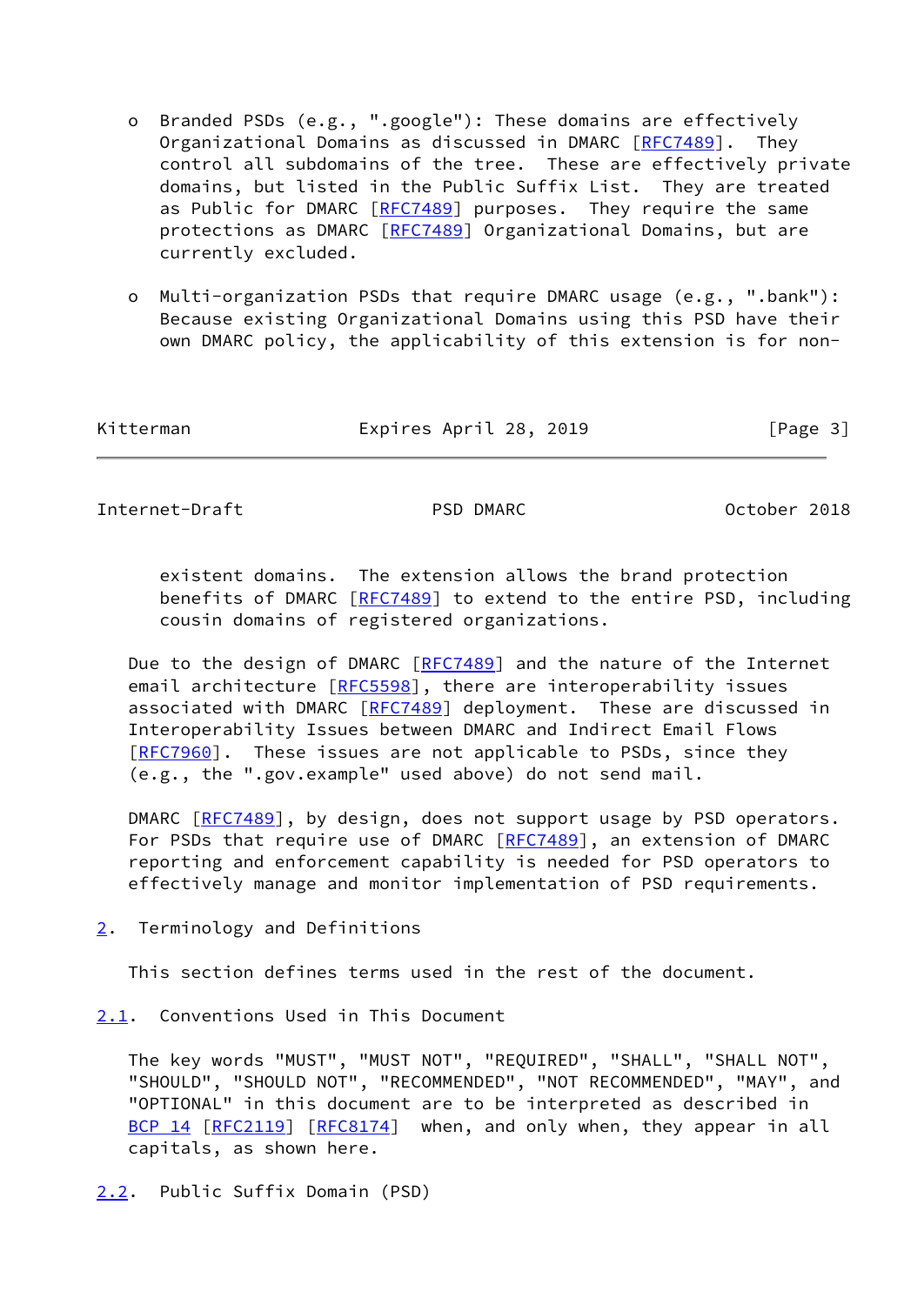The global Internet Domain Name System (DNS) is documented in numerous Requests for Comment (RFC). It defines a tree of names starting with root, ".", immediately below which are Top Level Domain names such as ".com" and ".us". They are not available for private registration. In many cases the public portion of the DNS tree is more than one level deep. PSD DMARC includes all public domains above the organizational level in the tree, e.g., ".gov.uk".

<span id="page-4-0"></span>[2.3](#page-4-0). Longest PSD

Organizational Domain (DMARC **[RFC7489] Section 3.2**) with one label removed.

<span id="page-4-1"></span>[2.4](#page-4-1). Public Suffix Operator (PSO)

A Public Suffix Operator manages operations within their PSD.

Kitterman Expires April 28, 2019 [Page 4]

<span id="page-4-3"></span>Internet-Draft PSD DMARC October 2018

<span id="page-4-2"></span>[2.5](#page-4-2). PSO Controlled Domain Names

 PSO Controlled Domain Names are names in the DNS that are managed by a PSO and are not available for use as Organizational Domains (the term Organizational Domains is defined in DMARC [\[RFC7489\]](https://datatracker.ietf.org/doc/pdf/rfc7489#section-3.2) Section 3.2). Depending on PSD policy, these will have one (e.g., ".com") or more (e.g., ".co.uk") name components.

<span id="page-4-4"></span>[2.6](#page-4-4). Non-existent Domains

For DMARC [[RFC7489](https://datatracker.ietf.org/doc/pdf/rfc7489)] purposes, a non-existent domain is a domain name that publishes none of A, AAAA, or MX records that the receiver is willing to accept. This is a broader definition than that in NXDOMAIN [\[RFC8020](https://datatracker.ietf.org/doc/pdf/rfc8020)].

<span id="page-4-5"></span>[3](#page-4-5). PSD DMARC Updates to DMARC Requirements

This document updates DMARC [\[RFC7489](https://datatracker.ietf.org/doc/pdf/rfc7489)] as follows:

<span id="page-4-6"></span>[3.1](#page-4-6). General Updates

References to "Domain Owners" also apply to PSOs.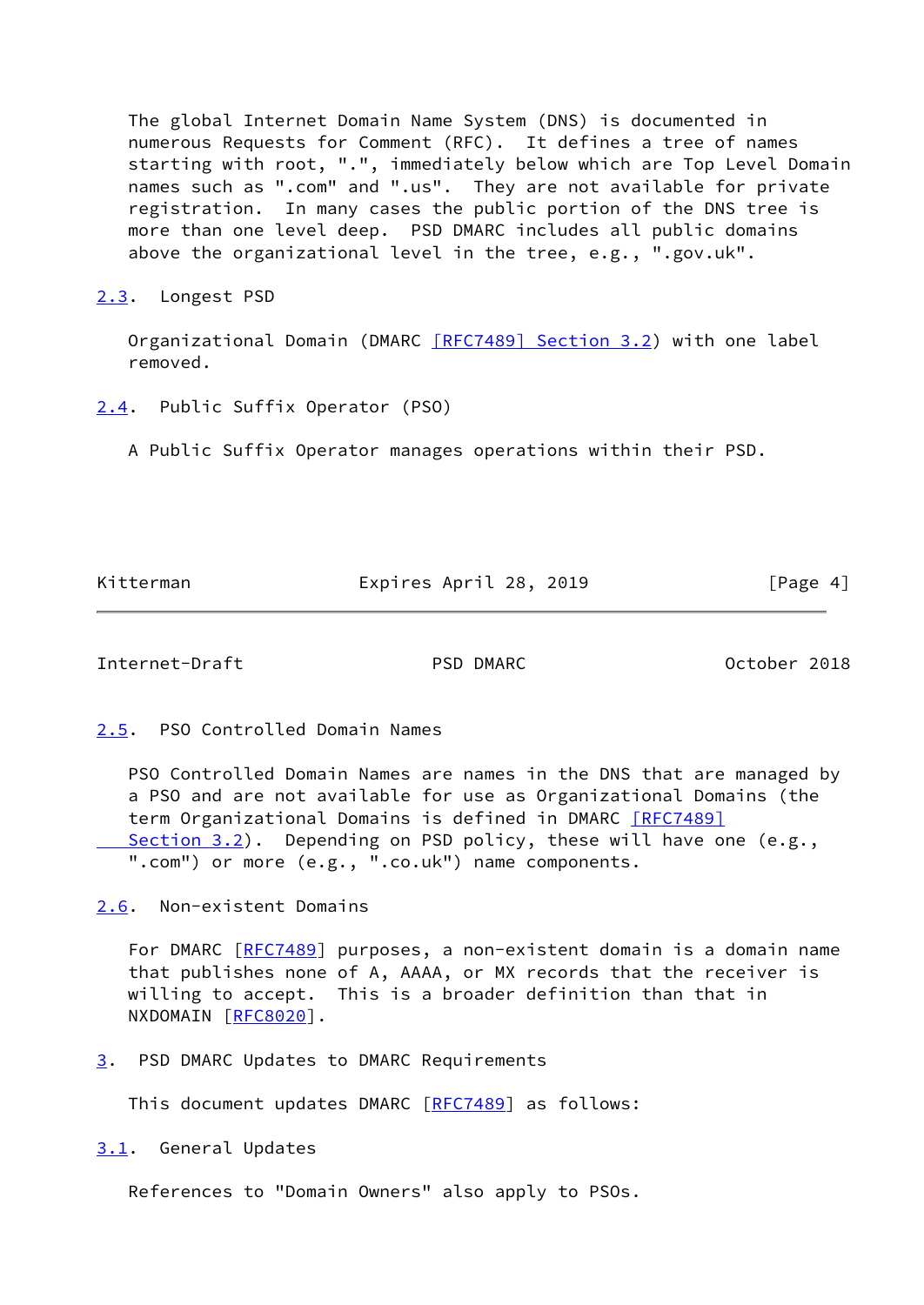<span id="page-5-0"></span>[3.2](#page-5-0). [Section 6.1](#page-7-0) DMARC Policy Record

 PSD DMARC records are published as a subdomain of the PSD. For the PSD ".example", the PSO would post DMARC policy in a TXT record at "\_dmarc.example".

<span id="page-5-1"></span>[3.3](#page-5-1). Section 6.5. Domain Owner Actions

In addition to the DMARC [\[RFC7489](https://datatracker.ietf.org/doc/pdf/rfc7489)] domain owner actions, PSOs will need to update the "DMARC Public Suffix Domain (PSD) Registry". This registry is defined in **[Section 6.1](#page-7-0)**.

<span id="page-5-2"></span>[3.4](#page-5-2). Section 6.6.3. Policy Discovery

A new step between step 3 and 4 is added:

 3A. If the set is now empty and the longest PSD [\(Section 2.3](#page-4-0)) of the Organizational Domain is listed in the DMARC PSD Registry (defined in Section  $6.1$ ), the Mail Receiver MUST query the DNS for a DMARC TXT record at the DNS domain matching the longest PSD ([Section 2.3\)](#page-4-0) in place of the [RFC5322](https://datatracker.ietf.org/doc/pdf/rfc5322). From domain in the message (if different). A possibly empty set of records is returned.

 As an example, for a message with the Organizational Domain of "example.compute.cloudcompany.com.cctld", the query for PSD DMARC

| Kitterman | Expires April 28, 2019 | [Page 5] |
|-----------|------------------------|----------|
|           |                        |          |

<span id="page-5-4"></span>Internet-Draft PSD DMARC October 2018

 would use "compute.cloudcompany.com.cctld" as the longest PSD [\(Section 2.3](#page-4-0)). The receiver would check to see if that PSD is listed in the DMARC PSD Registry, and if so, perform the policy lookup at "\_dmarc.compute.cloudcompany.com.cctld".

 Note: Because the PSD policy query comes after the Organizational Domain policy query, PSD policy is not used for Organizational domains that have published a DMARC [\[RFC7489](https://datatracker.ietf.org/doc/pdf/rfc7489)] policy. Specifically, this is not a mechanism to provide feedback addresses (RUA/RUF) when an Organizational Domain has declined to do so.

### <span id="page-5-3"></span>[3.5](#page-5-3). [Section 7.](#page-7-1) DMARC Feedback

 Operational note for PSD DMARC: For PSOs, feedback for non-existent domains is desired and useful. Because of the constraints on PSD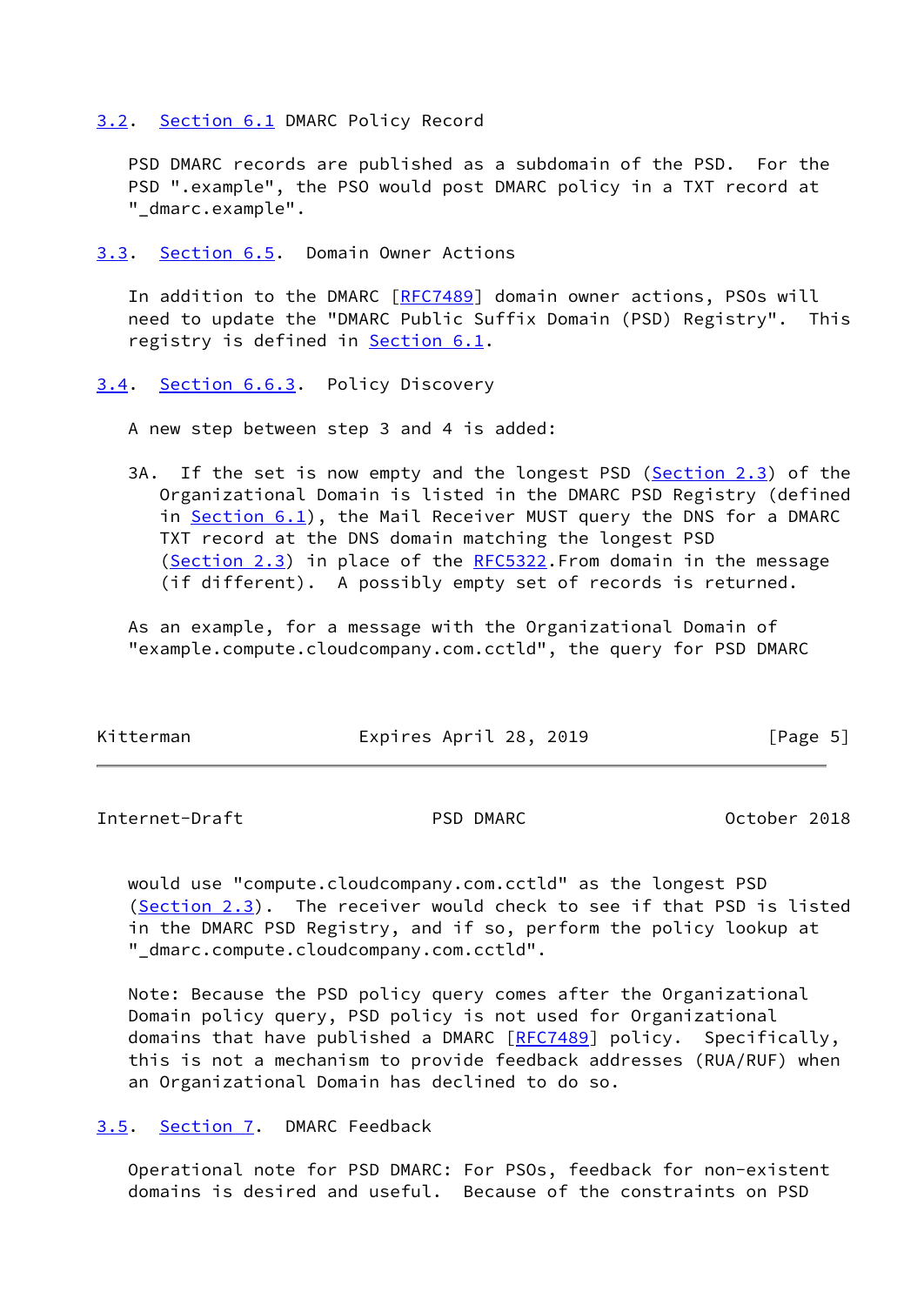DMARC scope, there are no significant privacy considerations associated with this reporting (See [Section 4\)](#page-6-0).

<span id="page-6-0"></span>[4](#page-6-0). Privacy Considerations

 This document does not significantly change the Privacy Considerations of [[RFC7489](https://datatracker.ietf.org/doc/pdf/rfc7489)].

<span id="page-6-1"></span>[4.1](#page-6-1). Feedback leakage

 Providing feedback reporting to PSOs can, in some cases, create leakage of information outside of an organization to the PSO. There are roughly three cases to consider:

- o Branded PSDs (e.g., ".google"), RUA and RUF reports based on PSD DMARC have the potential to contain information about emails related to entities managed by the organization. Since both the PSO and the Organizational Domain owners are common, there is no privacy risk for either normal or non-existent Domain reporting.
- o Multi-organization PSDs that require DMARC usage (e.g., ".bank"): PSD DMARC based reports will only be generated for domains that do not publish a DMARC policy at the organizational or host level. For domains that do publish the required DMARC policy records, the feedback reporting addresses (RUA and RUF) of the organization (or hosts) will be used. Since PSD DMARC is limited to PSDs that mandate Organizational Domains publish DMARC policy for existing domains, the risk of this issue is limited to Organizational Domains that are out of compliance with PSD policy.
- o Multi-organization PSDs (e.g., ".com") that do not mandate DMARC usage. Privacy risks for Organizational Domains within such PSDs would be significant. This is mitigated by the limitation to only

<span id="page-6-2"></span>

| Kitterman      | Expires April 28, 2019 | [Page 6]     |  |
|----------------|------------------------|--------------|--|
|                |                        |              |  |
| Internet-Draft | PSD DMARC              | October 2018 |  |

 include PSDs listed in the public IANA DMARC PSD Registry described in [Section 6.1](#page-7-0).

 PSOs will receive feedback on non-existent domains, which may be similar to existing Organizational Domains. Feedback related to such cousin domains have a small risk of carrying information related to an actual Organizational Domain. To minimize this potential concern, PSD DMARC feedback is best limited to Aggregate Reports. Feedback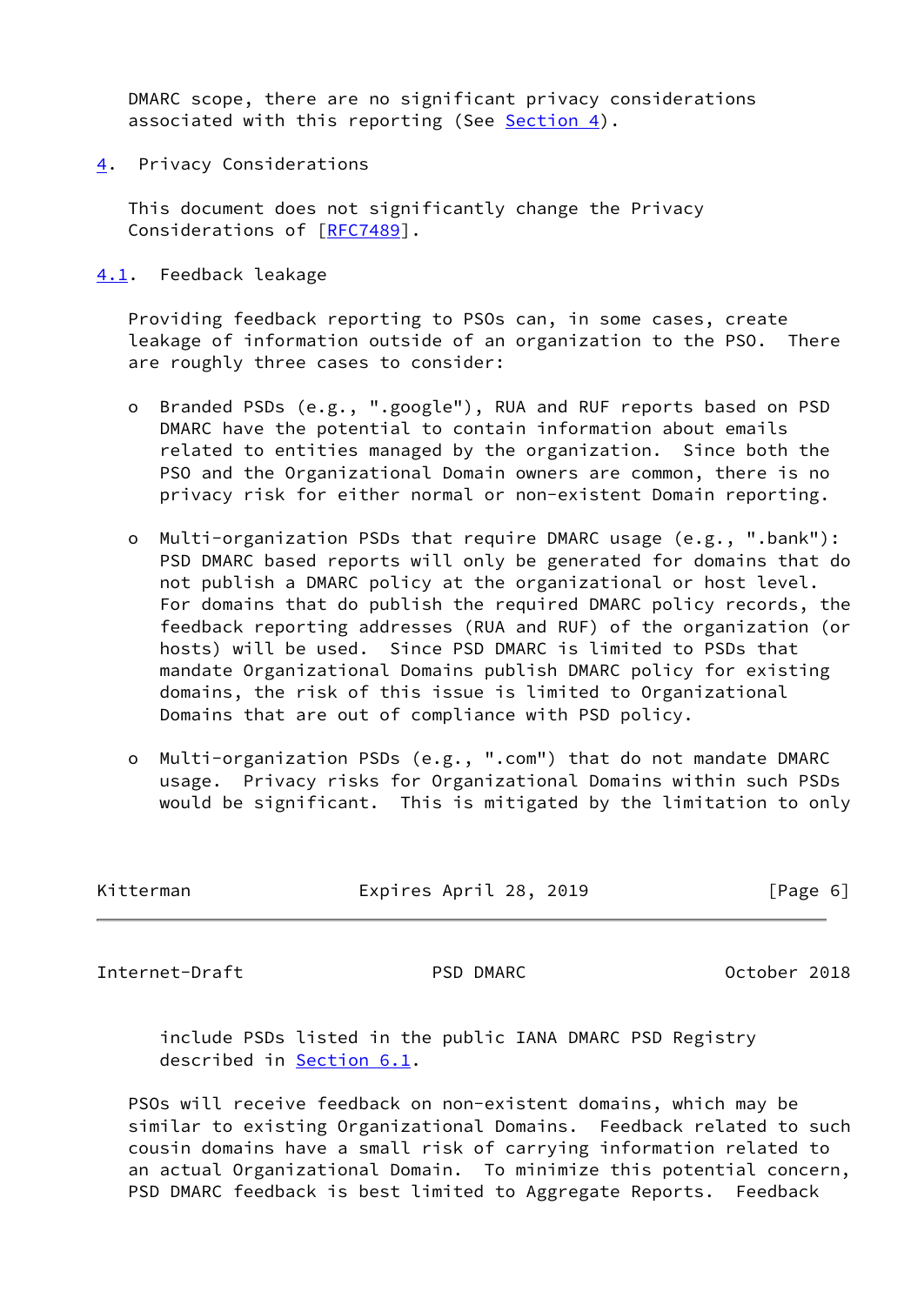Reports carry more detailed information and present a greater risk.

<span id="page-7-2"></span>[5](#page-7-2). Security Considerations

 This document does not change the Security Considerations of [\[RFC7489](https://datatracker.ietf.org/doc/pdf/rfc7489)].

<span id="page-7-3"></span>[6](#page-7-3). IANA Considerations

This section describes actions requested to be completed by IANA.

<span id="page-7-0"></span>[6.1](#page-7-0). DMARC Public Suffix Domain (PSD) Registry

 IANA is requested to create a new DMARC Public Suffix Domain (PSD) Registry within the Domain-based Message Authentication, Reporting, and Conformance (DMARC) Parameters Registry.

 Names of PSDs participating in PSD DMARC must be registered with IANA in this new sub-registry. New entries are assigned only for PSDs that require use of DMARC. The requirement has to be documented in a manner that satisfies the terms of Expert Review, per [[RFC5226](https://datatracker.ietf.org/doc/pdf/rfc5226)]. The Designated Expert needs to confirm that provided documentation adequately describes PSD policy to require domain owners to use DMARC or that all domain owners are part of a single organization with the PSO.

The initial set of entries in this registry is as follows:

| <b>PSD</b> | Reference                               | Status |
|------------|-----------------------------------------|--------|
|            |                                         |        |
| .bank      | this document   current                 |        |
|            | $.$ insurance   this document   current |        |
| .gov.uk    | this document   current                 |        |

Kitterman **Expires April 28, 2019** [Page 7]

<span id="page-7-4"></span>Internet-Draft PSD DMARC October 2018

<span id="page-7-1"></span>[7](#page-7-1). References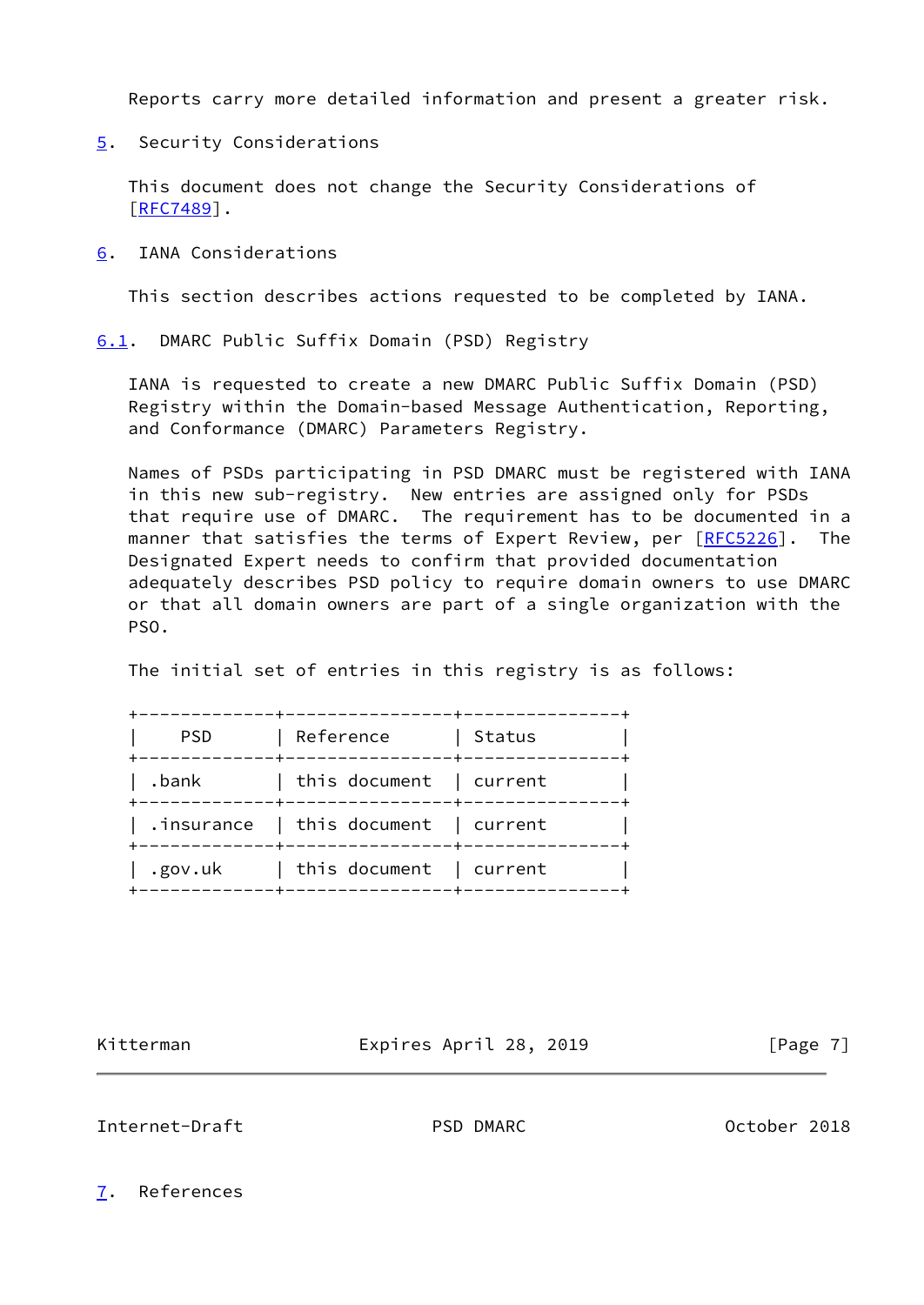### <span id="page-8-0"></span>[7.1](#page-8-0). Normative References

- [RFC2119] Bradner, S., "Key words for use in RFCs to Indicate Requirement Levels", [BCP 14](https://datatracker.ietf.org/doc/pdf/bcp14), [RFC 2119](https://datatracker.ietf.org/doc/pdf/rfc2119), DOI 10.17487/RFC2119, March 1997, <[https://www.rfc-editor.org/info/rfc2119>](https://www.rfc-editor.org/info/rfc2119).
- [RFC7489] Kucherawy, M., Ed. and E. Zwicky, Ed., "Domain-based Message Authentication, Reporting, and Conformance (DMARC)", [RFC 7489](https://datatracker.ietf.org/doc/pdf/rfc7489), DOI 10.17487/RFC7489, March 2015, <[https://www.rfc-editor.org/info/rfc7489>](https://www.rfc-editor.org/info/rfc7489).
- [RFC8174] Leiba, B., "Ambiguity of Uppercase vs Lowercase in [RFC](https://datatracker.ietf.org/doc/pdf/rfc2119) [2119](https://datatracker.ietf.org/doc/pdf/rfc2119) Key Words", [BCP 14](https://datatracker.ietf.org/doc/pdf/bcp14), [RFC 8174,](https://datatracker.ietf.org/doc/pdf/rfc8174) DOI 10.17487/RFC8174, May 2017, [<https://www.rfc-editor.org/info/rfc8174](https://www.rfc-editor.org/info/rfc8174)>.
- <span id="page-8-1"></span>[7.2](#page-8-1). Informative References
	- [RFC5226] Narten, T. and H. Alvestrand, "Guidelines for Writing an IANA Considerations Section in RFCs", [RFC 5226](https://datatracker.ietf.org/doc/pdf/rfc5226), DOI 10.17487/RFC5226, May 2008, <[https://www.rfc-editor.org/info/rfc5226>](https://www.rfc-editor.org/info/rfc5226).
	- [RFC5598] Crocker, D., "Internet Mail Architecture", [RFC 5598](https://datatracker.ietf.org/doc/pdf/rfc5598), DOI 10.17487/RFC5598, July 2009, <[https://www.rfc-editor.org/info/rfc5598>](https://www.rfc-editor.org/info/rfc5598).
	- [RFC7960] Martin, F., Ed., Lear, E., Ed., Draegen. Ed., T., Zwicky, E., Ed., and K. Andersen, Ed., "Interoperability Issues between Domain-based Message Authentication, Reporting, and Conformance (DMARC) and Indirect Email Flows", [RFC 7960,](https://datatracker.ietf.org/doc/pdf/rfc7960) DOI 10.17487/RFC7960, September 2016, <[https://www.rfc-editor.org/info/rfc7960>](https://www.rfc-editor.org/info/rfc7960).
	- [RFC8020] Bortzmeyer, S. and S. Huque, "NXDOMAIN: There Really Is Nothing Underneath", [RFC 8020](https://datatracker.ietf.org/doc/pdf/rfc8020), DOI 10.17487/RFC8020, November 2016, <<https://www.rfc-editor.org/info/rfc8020>>.

Acknowledgements

**TBS**